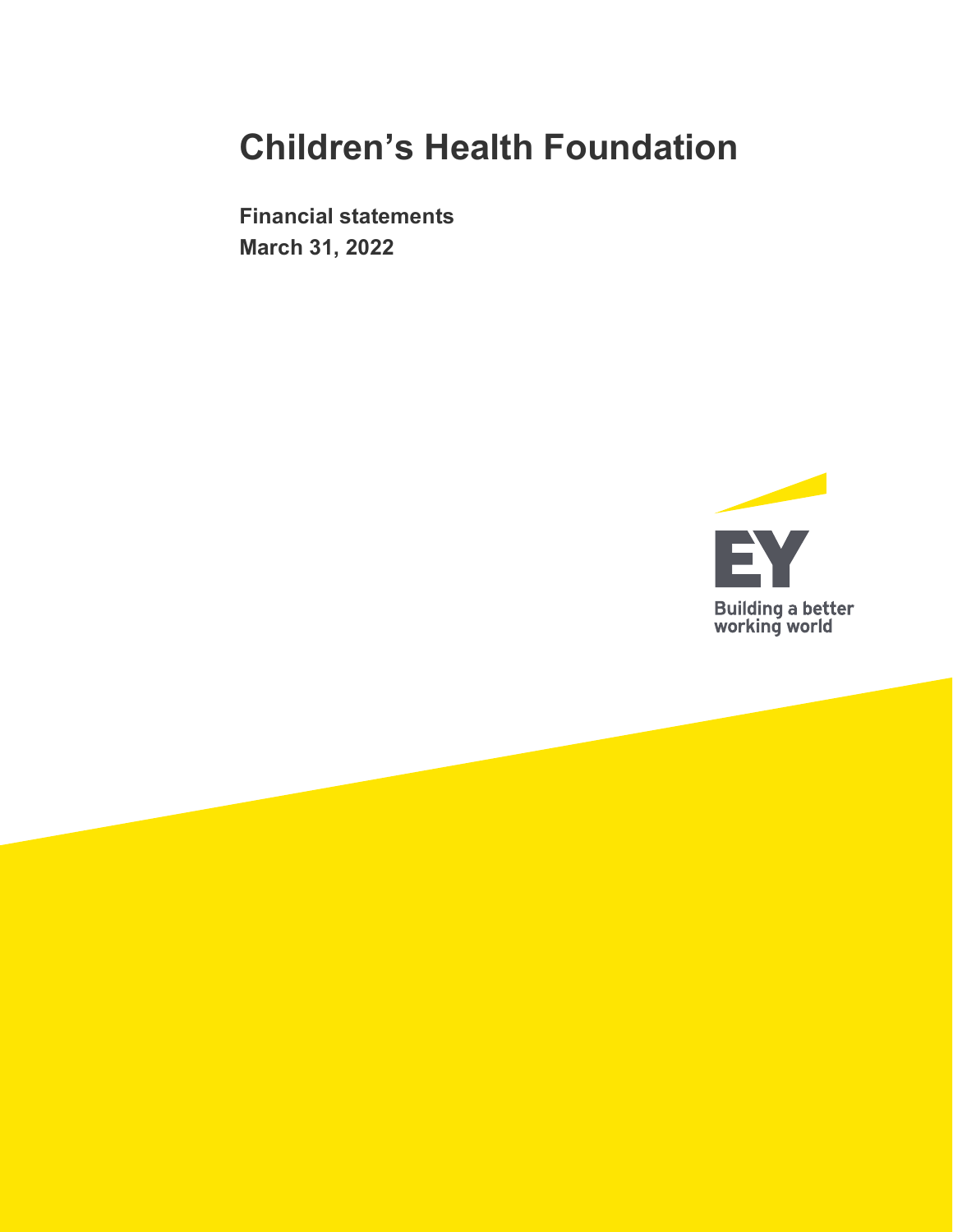### **Independent auditor's report**

To the Board of Directors of **Children's Health Foundation**

### **Opinion**

We have audited the financial statements of **Children's Health Foundation** [the "Foundation"], which comprise the statement of financial position as at March 31, 2022, and the statement of operations and changes in fund balances and statement of cash flows for the year then ended, and notes to the financial statements, including a summary of significant accounting policies.

In our opinion, the accompanying financial statements present fairly, in all material respects, the financial position of the Foundation as at March 31, 2022, and its results of operations and its cash flows for the year then ended in accordance with Canadian accounting standards for not-for-profit organizations.

#### **Basis for opinion**

We conducted our audit in accordance with Canadian generally accepted auditing standards. Our responsibilities under those standards are further described in the *Auditor's responsibilities for the audit of the financial statements*  section of our report. We are independent of the Foundation in accordance with the ethical requirements that are relevant to our audit of the financial statements in Canada, and we have fulfilled our other ethical responsibilities in accordance with these requirements. We believe that the audit evidence we have obtained is sufficient and appropriate to provide a basis for our opinion.

### **Responsibilities of management and those charged with governance for the financial statements**

Management is responsible for the preparation and fair presentation of the financial statements in accordance with Canadian accounting standards for not-for-profit organizations, and for such internal control as management determines is necessary to enable the preparation of financial statements that are free from material misstatement, whether due to fraud or error.

In preparing the financial statements, management is responsible for assessing the Foundation's ability to continue as a going concern, disclosing, as applicable, matters related to going concern and using the going concern basis of accounting unless management either intends to liquidate the Foundation or to cease operations, or has no realistic alternative but to do so.

Those charged with governance are responsible for overseeing the Foundation's financial reporting process.

### **Auditor's responsibilities for the audit of the financial statements**

Our objectives are to obtain reasonable assurance about whether the financial statements as a whole are free from material misstatement, whether due to fraud or error, and to issue an auditor's report that includes our opinion. Reasonable assurance is a high level of assurance, but is not a guarantee that an audit conducted in accordance with Canadian generally accepted auditing standards will always detect a material misstatement when it exists. Misstatements can arise from fraud or error and are considered material if, individually or in the aggregate, they could reasonably be expected to influence the economic decisions of users taken on the basis of these financial statements.

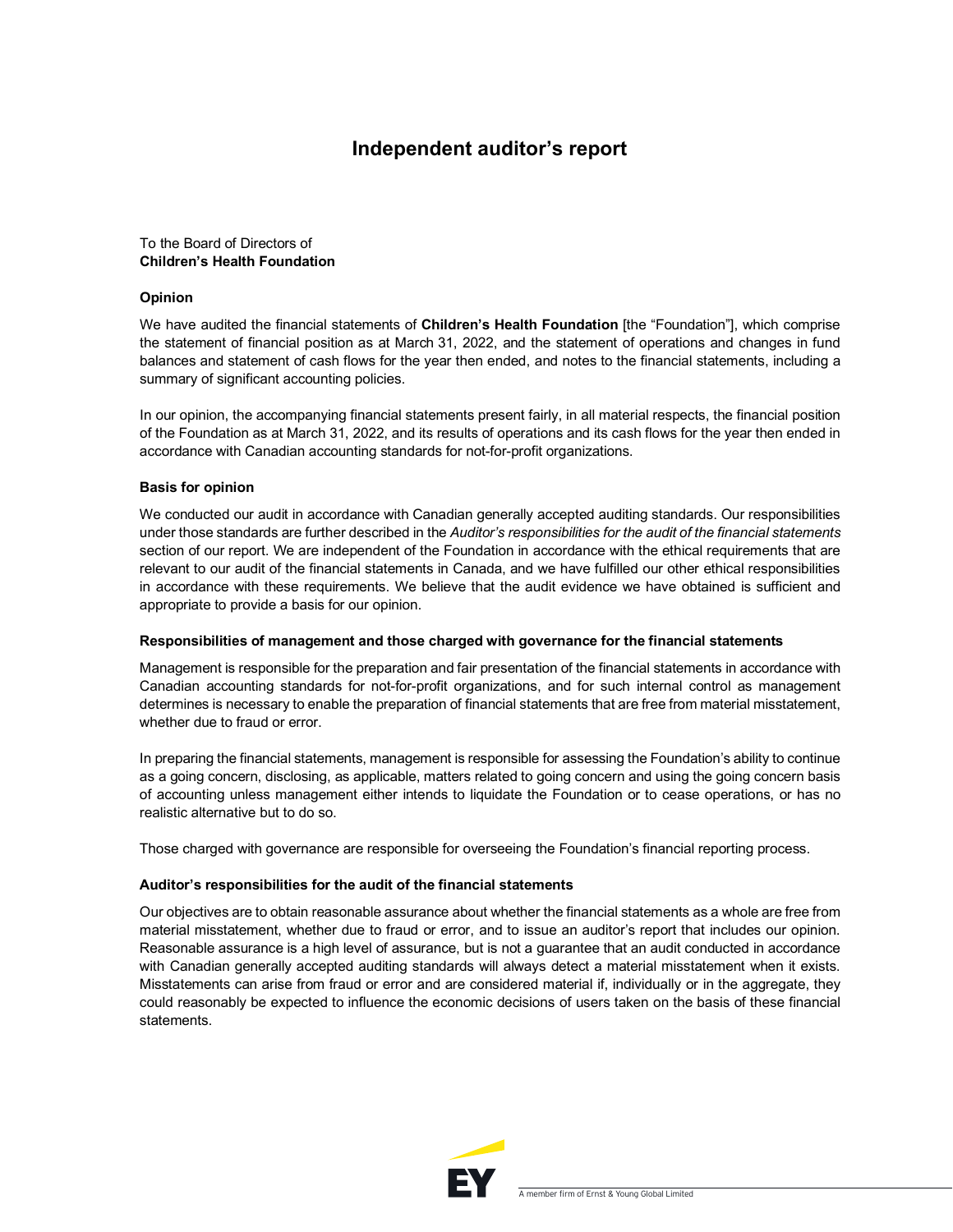As part of an audit in accordance with Canadian generally accepted auditing standards, we exercise professional judgment and maintain professional skepticism throughout the audit. We also:

- Identify and assess the risks of material misstatement of the financial statements, whether due to fraud or error, design and perform audit procedures responsive to those risks, and obtain audit evidence that is sufficient and appropriate to provide a basis for our opinion. The risk of not detecting a material misstatement resulting from fraud is higher than for one resulting from error, as fraud may involve collusion, forgery, intentional omissions, misrepresentations, or the override of internal control.
- Obtain an understanding of internal control relevant to the audit in order to design audit procedures that are appropriate in the circumstances, but not for the purpose of expressing an opinion on the effectiveness of the Foundation's internal control.
- Evaluate the appropriateness of accounting policies used and the reasonableness of accounting estimates and related disclosures made by management.
- Conclude on the appropriateness of management's use of the going concern basis of accounting and, based on the audit evidence obtained, whether a material uncertainty exists related to events or conditions that may cast significant doubt on the Foundation's ability to continue as a going concern. If we conclude that a material uncertainty exists, we are required to draw attention in our auditor's report to the related disclosures in the financial statements or, if such disclosures are inadequate, to modify our opinion. Our conclusions are based on the audit evidence obtained up to the date of our auditor's report. However, future events or conditions may cause the Foundation to cease to continue as a going concern.
- Evaluate the overall presentation, structure and content of the financial statements, including the disclosures, and whether the financial statements represent the underlying transactions and events in a manner that achieves fair presentation.

We communicate with those charged with governance regarding, among other matters, the planned scope and timing of the audit and significant audit findings, including any significant deficiencies in internal control that we identify during our audit.

London, Canada May 31, 2022

Crost + young LLP

**Chartered Professional Accountants** Licensed Public Accountants

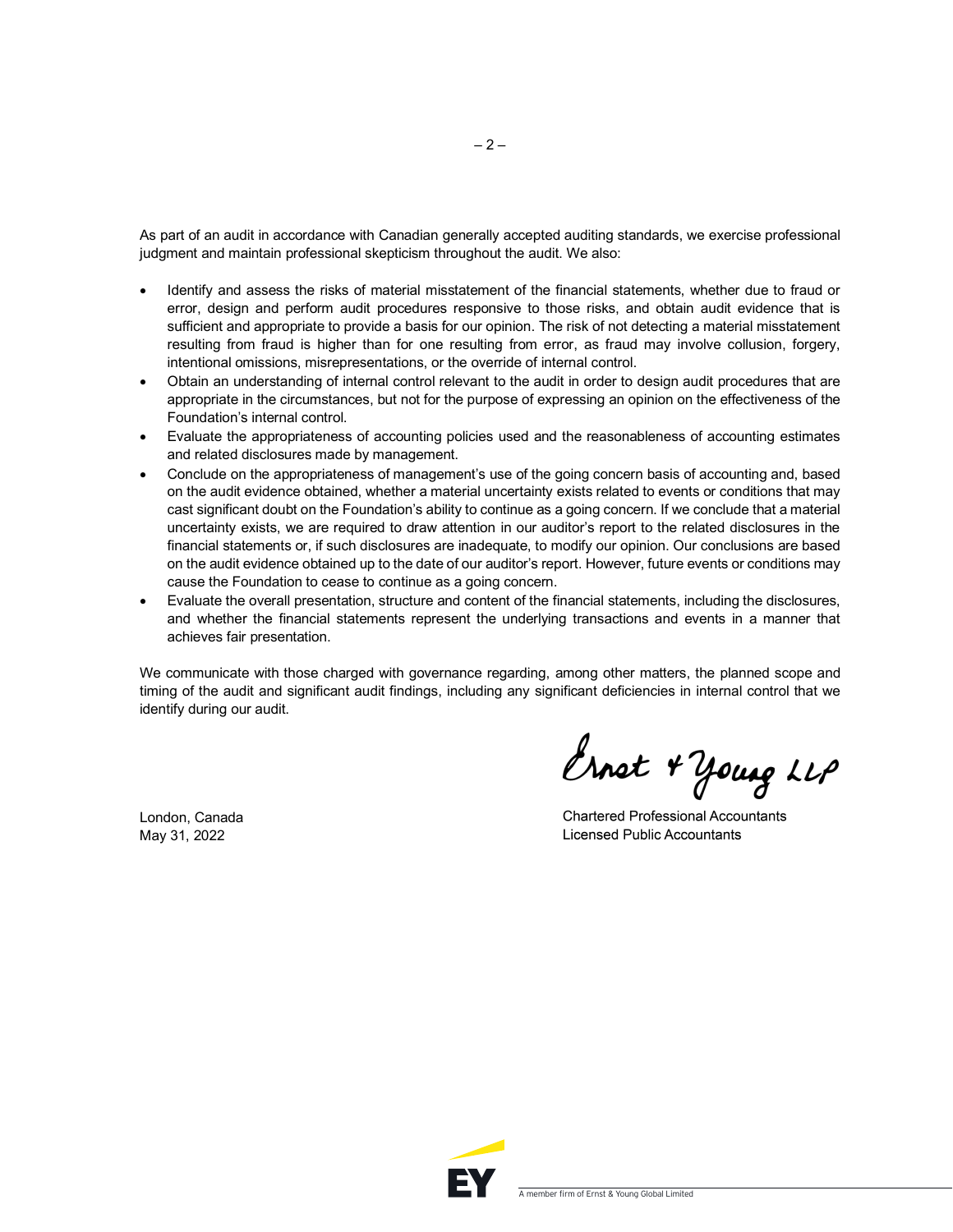# **Statement of financial position**

As March 31

|                                                             | 2022       | 2021       |
|-------------------------------------------------------------|------------|------------|
|                                                             | \$         | \$         |
| <b>Assets</b>                                               |            |            |
| <b>Current</b>                                              |            |            |
| Cash                                                        | 1,156,078  | 157,061    |
| Short-term investments <i>[note 4]</i>                      | 5,730,751  | 1,660,082  |
| COVID-19 wage subsidy receivable                            |            | 27,141     |
| Bequests receivable                                         | 29,427     | 19,199     |
| HST rebate receivable                                       | 59,042     | 54,999     |
| Prepaid expenses                                            | 1,205      | 1,124      |
| <b>Total current assets</b>                                 | 6,976,503  | 1,919,606  |
| Other assets [note 3]                                       | 118,912    | 131,063    |
| Investments [note 4]                                        | 21,860,025 | 20,964,645 |
| Endowment investment [note 4]                               | 1,887,197  | 262,760    |
| Capital assets, net [note 5]                                | 1,678,081  | 1,658,928  |
| Investment in joint venture [note 6]                        | 839,386    | 839,386    |
|                                                             | 33,360,104 | 25,776,388 |
| <b>Liabilities and fund balances</b>                        |            |            |
| Current                                                     |            |            |
| Accounts payable and accrued liabilities [note 11]          | 1,400,987  | 1,405,931  |
| Current portion of mortgage on 345 Westminster Ave [note 8] | 95,705     | 92,897     |
| <b>Total current liabilities</b>                            | 1,496,692  | 1,498,828  |
| Mortgage on 345 Westminster Ave [note 8]                    | 566,214    | 661,919    |
| <b>Total liabilities</b>                                    | 2,062,906  | 2,160,747  |
| Commitments [note 7]                                        |            |            |
| <b>Fund balances</b>                                        |            |            |
| General                                                     | 5,903,944  | 2,022,639  |
| <b>Externally Restricted</b>                                | 2,146,212  | 865,777    |
| Internally Restricted                                       | 21,359,845 | 20,464,465 |
| Endowment                                                   | 1,887,197  | 262,760    |
| <b>Total fund balances</b>                                  | 31,297,198 | 23,615,641 |
|                                                             | 33,360,104 | 25,776,388 |
|                                                             |            |            |

*See accompanying notes*

Approved by the Board of Directors: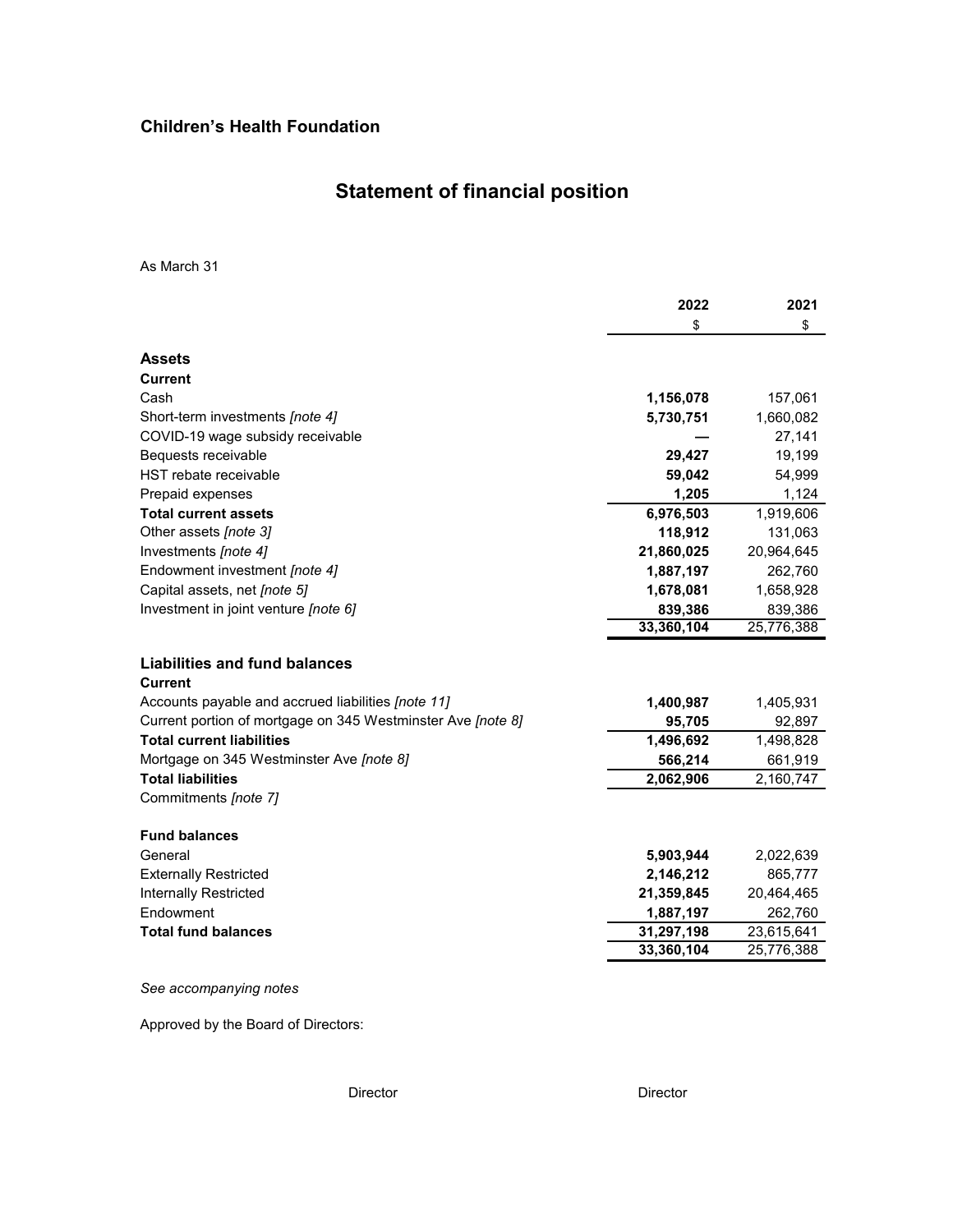# **Statement of operations and changes in fund balances**

Year ended March 31

|                                                               | General<br><b>Fund</b><br>\$ | <b>Externally</b><br><b>Restricted</b><br><b>Fund</b><br>\$ | Internally<br><b>Restricted</b><br><b>Fund</b><br>\$ | Endowment<br><b>Fund</b><br>\$ | 2022<br>\$ | 2021<br>\$ |
|---------------------------------------------------------------|------------------------------|-------------------------------------------------------------|------------------------------------------------------|--------------------------------|------------|------------|
| <b>Revenues</b>                                               |                              |                                                             |                                                      |                                |            |            |
| Fundraising                                                   | 12,099,205                   | 1,504,221                                                   |                                                      |                                | 13,603,426 | 9,212,610  |
| Legacy gifts                                                  | 1,589,386                    |                                                             |                                                      | 1,624,437                      | 3,213,823  | 553,192    |
| Rental income                                                 | 51,917                       |                                                             |                                                      |                                | 51,917     | 51,200     |
| COVID-19 wage subsidy                                         | 244,525                      |                                                             |                                                      |                                | 244,525    | 596,608    |
| Investment income (loss)                                      | 989,080                      |                                                             |                                                      | 7,272                          | 996,352    | 4,018,715  |
|                                                               | 14,974,113                   | 1,504,221                                                   | —                                                    | 1,631,709                      | 18,110,043 | 14,432,325 |
| <b>Direct expenses</b>                                        |                              |                                                             |                                                      |                                |            |            |
| Direct fundraising                                            | 2,140,746                    |                                                             |                                                      |                                | 2,140,746  | 1,726,835  |
| Revenue, net of direct expenditures                           | 12,833,367                   | 1,504,221                                                   |                                                      | 1,631,709                      | 15,969,297 | 12,705,490 |
| Indirect expenses                                             |                              |                                                             |                                                      |                                |            |            |
| Community education and development                           | 670,570                      |                                                             |                                                      |                                | 670,570    | 645,292    |
| Administrative                                                | 504,087                      |                                                             |                                                      |                                | 504,087    | 438,111    |
| Investment fees                                               | 84,049                       |                                                             |                                                      |                                | 84,049     | 77,926     |
| Amortization                                                  | 66,443                       |                                                             |                                                      |                                | 66,443     | 90,825     |
|                                                               | 1,325,149                    | -                                                           | —                                                    |                                | 1,325,149  | 1,252,154  |
| Funds available for grants                                    | 11,508,218                   | 1,504,221                                                   | —                                                    | 1,631,709                      | 14,644,148 | 11,453,336 |
| <b>Distribution for annual grants</b>                         |                              |                                                             |                                                      |                                |            |            |
| Children's Hospital at London Health Sciences Centre ["LHSC"] | 3,099,223                    | 223,786                                                     |                                                      | 7,272                          | 3,330,282  | 3,231,159  |
| Children's Hospital Patient care equipment at LHSC            | 1,152,394                    |                                                             |                                                      |                                | 1,152,394  | 1,047,675  |
| Children's Health Research Institute                          | 1,569,402                    |                                                             |                                                      |                                | 1,569,402  | 1,907,443  |
| Thames Valley Children's Centre                               | 910,514                      |                                                             |                                                      |                                | 910,514    | 1,157,000  |
|                                                               | 6,731,533                    | 223,786                                                     | —                                                    | 7,272                          | 6,962,591  | 7,343,277  |
| Revenues over expenses for the year                           | 4,776,685                    | 1,280,435                                                   | —                                                    | 1,624,437                      | 7,681,557  | 4,110,059  |
| Fund balance, beginning of year                               | 2,022,639                    | 865,777                                                     | 20,464,465                                           | 262,760                        | 23,615,641 | 19,505,582 |
| Interfund transfer                                            | (895, 380)                   |                                                             | 895,380                                              |                                |            |            |
| Fund balance, end of year                                     | 5,903,944                    | 2,146,212                                                   | 21,359,845                                           | 1,887,197                      | 31,297,198 | 23,615,641 |

*See accompanying notes*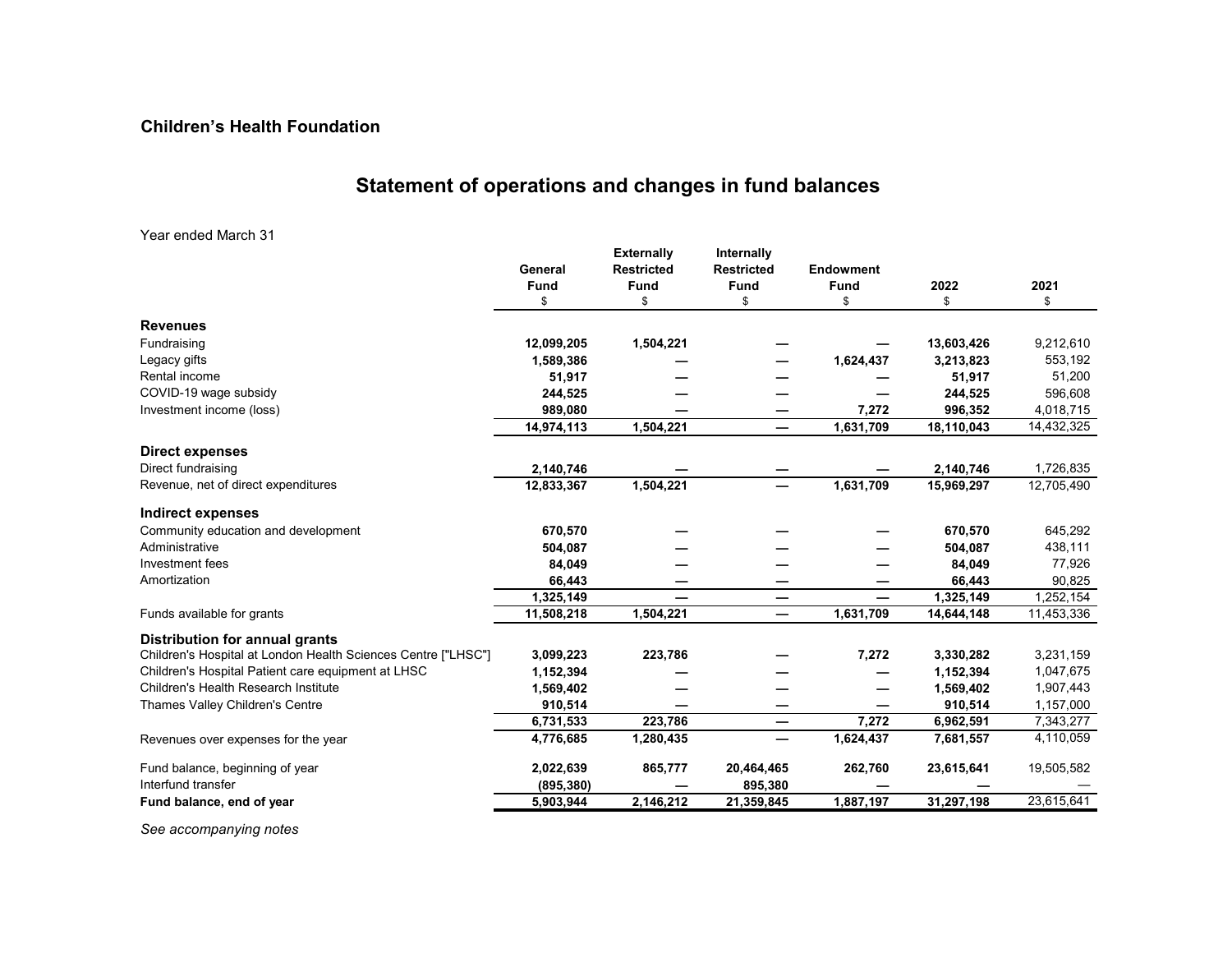## **Statement of cash flows**

Year ended March 31

|                                                                       | 2022        | 2021        |
|-----------------------------------------------------------------------|-------------|-------------|
|                                                                       | \$          | \$          |
| <b>Operating activities</b>                                           |             |             |
| Revenues over expenses for the year                                   | 7,681,557   | 4,110,059   |
| Add (deduct) items not affecting cash                                 |             |             |
| Investment income                                                     | (996, 352)  | (4,018,715) |
| Amortization                                                          | 66.443      | 90.825      |
| Net change in non-cash working capital balances related to operations | (4,062,824) | (1,229,916) |
| Cash provided by (used in) operating activities                       | 2,688,824   | (1,047,747) |
| Investing activities                                                  |             |             |
| Net (purchase) sale of investments                                    | (1,523,465) | 880,065     |
| Proceeds from sale of other assets                                    | 12,151      | 6,440       |
| Purchase of capital assets                                            | (85, 596)   | (36, 705)   |
| Cash provided by (used in) investing activities                       | (1,596,910) | 849,800     |
| <b>Financing activities</b>                                           |             |             |
| Repayment of mortgage                                                 | (92, 897)   | (90, 172)   |
| Cash used in financing activities                                     | (92, 897)   | (90, 172)   |
| Net increase (decrease) in cash during the year                       | 999,017     | (288, 119)  |
| Cash, beginning of year                                               | 157,061     | 445,180     |
| Cash, end of year                                                     | 1,156,078   | 157,061     |
|                                                                       |             |             |

*See accompanying notes*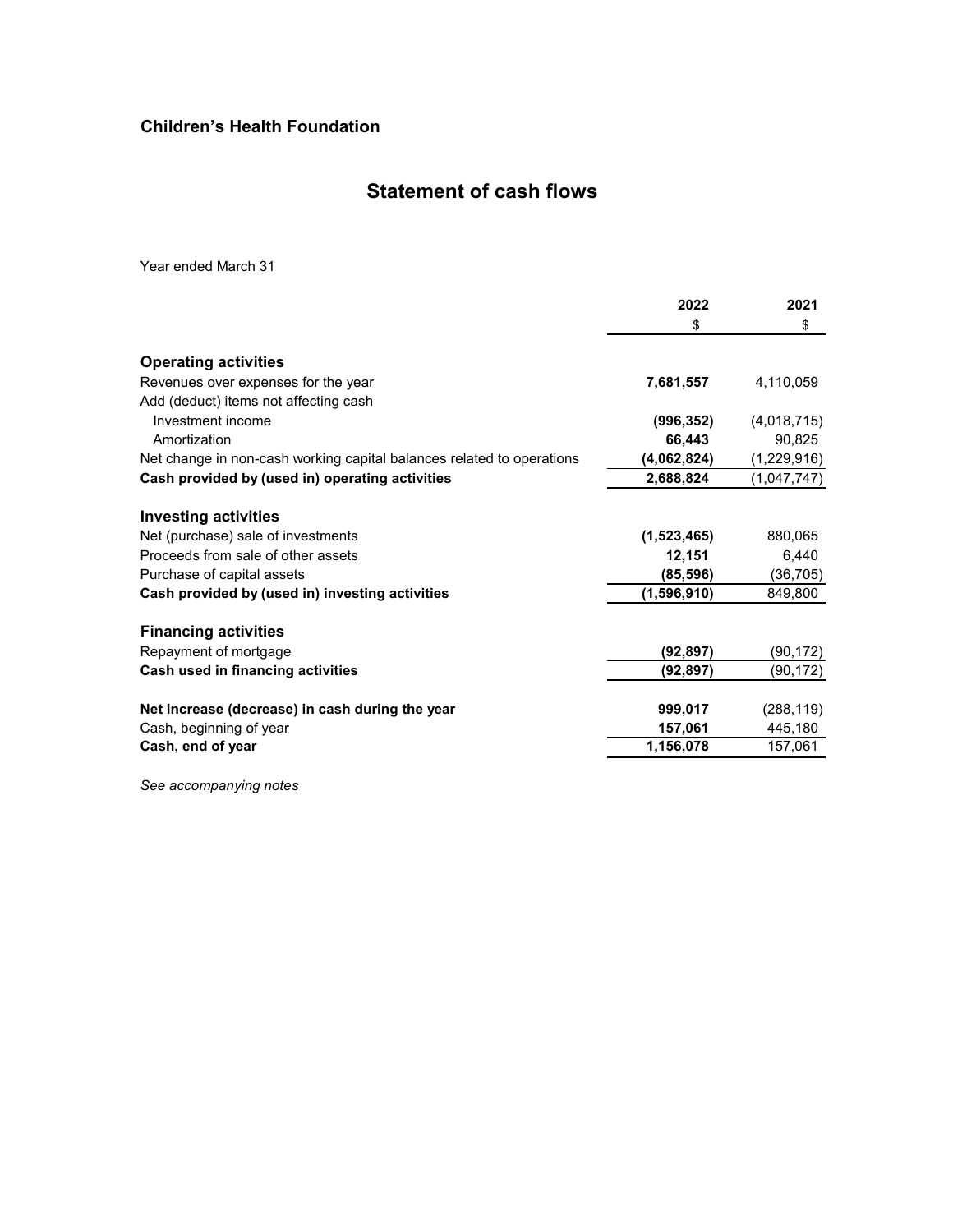### **Notes to financial statements**

March 31, 2022

### **1. Nature of operations**

Children's Health Foundation [the "Foundation""] is a registered charity. It was incorporated as a non-profit organization without share capital under the *Corporations Act* (Ontario) and is exempt from income taxes under Section 149(1)(f) of the *Income Tax Act* (Canada). The Foundation's mission is "Inspiring caring people to donate to support excellence in children's health care and research at Children's Hospital, Thames Valley Children's Centre and Children's Health Research Institute".

### **2. Significant accounting policies**

The financial statements have been prepared with Canadian accounting standards for not-for-profit organizations ["ASNPO"] and include the significant accounting policies summarized below.

### **Fund accounting**

In order to ensure observance of the limitations and restrictions placed on the use of resources available to the Foundation, the accounts of the Foundation are maintained in accordance with the principles of fund accounting. Accordingly, resources are classified for accounting and reporting purposes into funds. These funds are held in accordance with the objectives specified by donors or in accordance with directives issued by the Board of Directors. Transfers between the funds are made when it is considered appropriate and authorized by the Board of Directors.

For financial reporting purposes, the accounts have been classified into the following funds:

### *General Fund*

The General Fund accounts for the Foundation's general fundraising and administrative activities. The General Fund reports unrestricted resources available for immediate purposes.

### *Restricted funds*

The Externally Restricted Fund reports revenues that have a specific purpose as specified by the donor. The specific purpose must be in relation to supporting a specific initiative within Children's Hospital at London Health Sciences Centre ["LHSC"], a scientific initiative at Children's Health Research Institute or a specific initiative at Thames Valley Children's Centre. This consists of externally restricted funds held in short-term investments. It also reports the grants expended for these specific purposes.

The Internally Restricted Fund reports amounts that have a specific purpose as specified by the Board of Directors. It also includes internal resources transferred by the Board of Directors to the fund, with the intention of maintaining the real value of the principal while also meeting annual spending requirements. Amounts transferred to and from the Internally Restricted Fund may only be accessed by specific resolution of the Board of Directors.

### *Endowment Fund*

The Endowment Fund reports resources that are required by an external donor to be maintained by the Foundation on a permanent basis.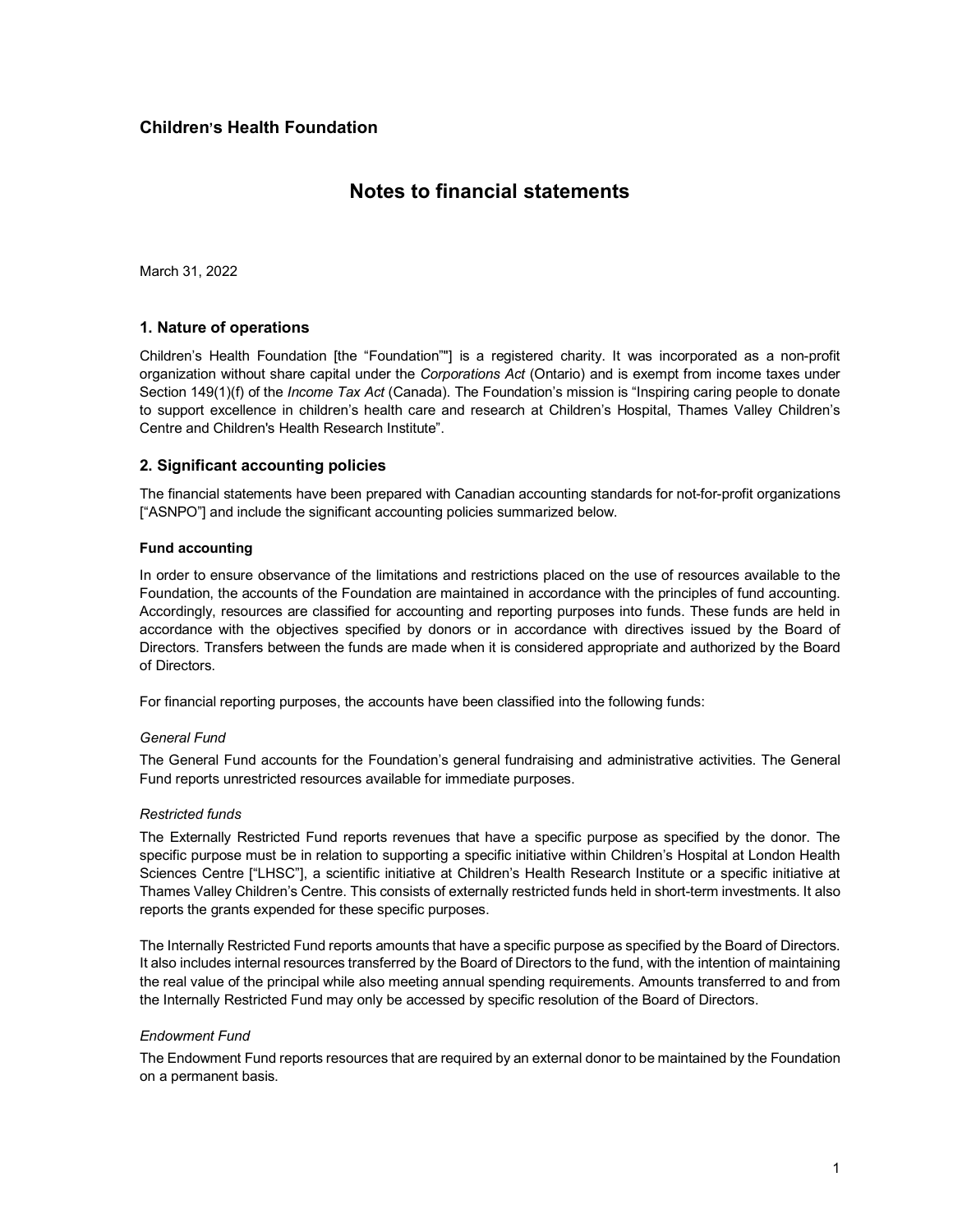### **Notes to financial statements**

March 31, 2022

#### **Revenue recognition**

The restricted fund method is used to account for contributions. Endowment contributions are recognized as revenue of the Endowment Fund in the year in which they are received. Restricted contributions for which a corresponding Restricted Fund is present are recognized as revenue of that fund in the year in which they are received. Restricted contributions for which no corresponding restricted fund is present are recognized in the General Fund in accordance with the deferral method. Under the deferral method, the contribution for which the related restrictions remain unfulfilled are accumulated as deferred contributions. Unrestricted contributions are recognized as revenue in the General Fund when received or receivable if the amount to be received can be reasonably estimated and collection is reasonably assured.

Revenue from interest, dividend income and reinvested distributions is recorded when received. Realized gains and losses are recorded as earned. Unrealized gains and losses on financial assets reflect differences in market value at the evaluation date and are included in investment income.

#### **Financial instruments**

#### *Measurement of financial instruments*

The Foundation initially measures its financial assets and financial liabilities at fair value.

The Foundation subsequently measures all of its financial assets and financial liabilities at amortized cost, except for investments in equity instruments that are quoted in an active market, which are measured at fair value. Changes in fair value are recognized in revenue over expenses.

### *Impairment*

Financial assets measured at cost are tested for impairment when there are indicators of impairment. The amount of the write-down and any subsequent reversal are recognized in the statement of operations and changes in fund balances.

#### *Transaction costs*

The Foundation recognizes its transaction costs in the statement of operations and changes in fund balances in the period incurred. However, financial instruments that will not be subsequently measured at fair value are adjusted by the transaction costs that are directly attributable to their origination, issuance or assumption.

### **Cash**

Cash as disclosed on the statement of financial position consists of cash on hand, cash with banks and Canadian dollar deposits.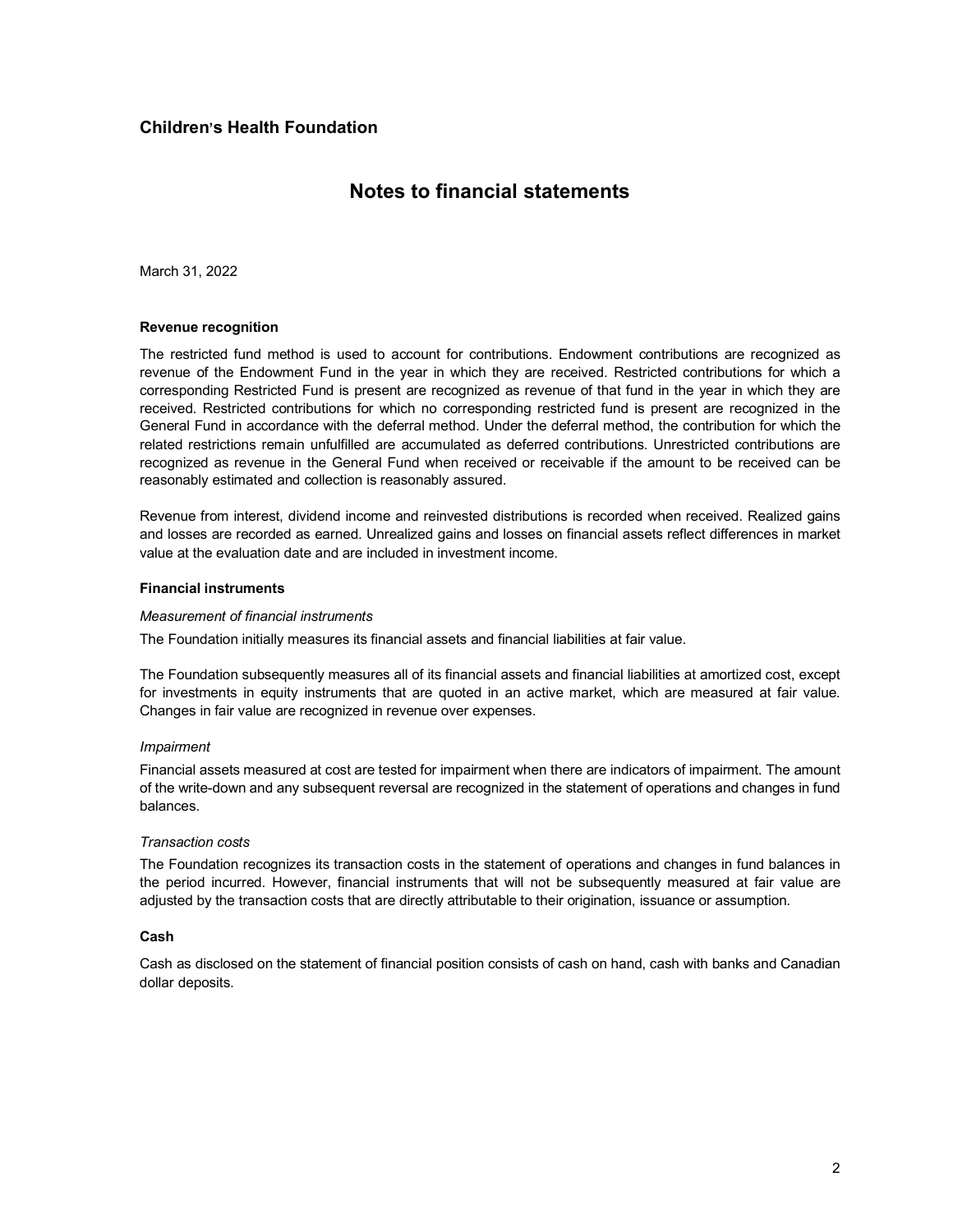### **Notes to financial statements**

March 31, 2022

#### **Capital assets**

Purchased capital assets are recorded at cost. Contributed capital assets are recorded at fair value at the date of contribution. Amortization is provided on a straight-line basis over the following estimated useful lives:

| Office equipment       | 5 years  |
|------------------------|----------|
| Computer equipment     | 4 years  |
| Furniture and fixtures | 10 years |
| <b>Building</b>        | 25 years |

### **Contributed materials and services**

Volunteers contribute many hours per year to assist the Foundation in carrying out its activities. Because of the difficulty in determining fair value, contributed services are not recognized in the financial statements. Contributed materials are also not recognized in the financial statements, unless the fair value can be reasonably determined.

#### **Use of estimates**

The preparation of financial statements in conformity with ASNPO organizations requires management to make estimates and assumptions that affect the reported amounts of assets and liabilities and the disclosure of contingent assets and liabilities at the date of the financial statements and the reported amounts of revenue and expenses during the reporting period. These estimates are reviewed periodically, and, as adjustments become necessary, they are reported in earnings in the period in which they become known. Areas of management estimates include amortization of capital assets.

### **Foreign currency translation**

Monetary assets and liabilities denominated in foreign currencies are translated at the prevailing rates of exchange as at the statement of financial position date. Revenues and expenses are translated at the exchange rates prevailing on the transaction dates. Exchange gains and losses are included in revenue over expenses.

#### **Joint venture**

The Foundation has an interest in lottery fundraisers where there is joint control of lottery operations by the participating foundations. The Foundation follows the equity method of accounting for this joint venture. The investment in the lottery joint venture is initially recorded at cost, and the carrying value is adjusted thereafter to include the Foundation's share of income. Distributions of income from the joint venture reduce the carrying value of the investment.

#### **Allocation of expenses**

The costs of each function include the costs of personnel and other expenses that are directly related to the function. General support and other similar costs are not allocated and are included in administration expenses on the statement of operations and changes in fund balances.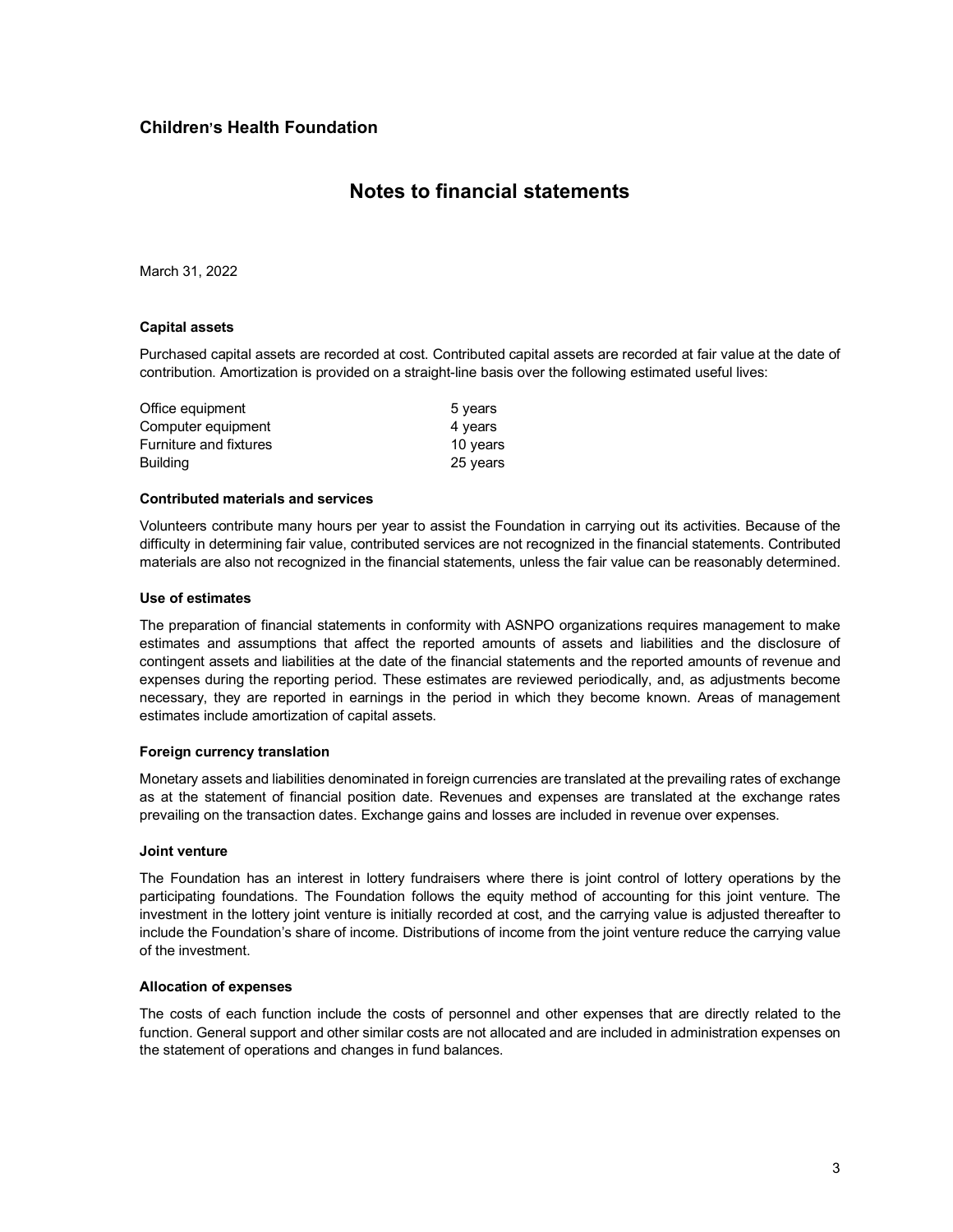### **Notes to financial statements**

March 31, 2022

### **Employee future benefits**

Defined contribution plan accounting is applied to the multi-employer defined benefit plan, whereby contributions are expensed on an accrual basis, as the Foundation has insufficient information to apply defined benefit accounting.

#### **Life insurance policies**

The Foundation recognizes the life insurance policies under which it has control and is a beneficiary at their cash surrender values.

### **3. Other assets**

|                                                 | 2022    | 2021    |
|-------------------------------------------------|---------|---------|
|                                                 | \$      | \$      |
| Annuity                                         | 48,771  | 64,771  |
| Cash surrender value of life insurance policies | 70.141  | 66,292  |
|                                                 | 118,912 | 131,063 |

### **Annuity**

The annuity consists of a \$400,000 donation made to the Foundation in 2000. The annuity receipts of \$16,282, which comprise both a pay down of the annuity and investment income, are semi-annual for 25 years ending February 2025. Each payment reflects a pay down of the annuity by \$8,000 and income of \$8,282. There are no restrictions on how these funds can be spent.

#### **Cash surrender value of life insurance policies**

The Foundation owns various life insurance policies that contain a cash surrender option. Donors pay the premiums for these policies and the cash surrender value is available to the Foundation at any time.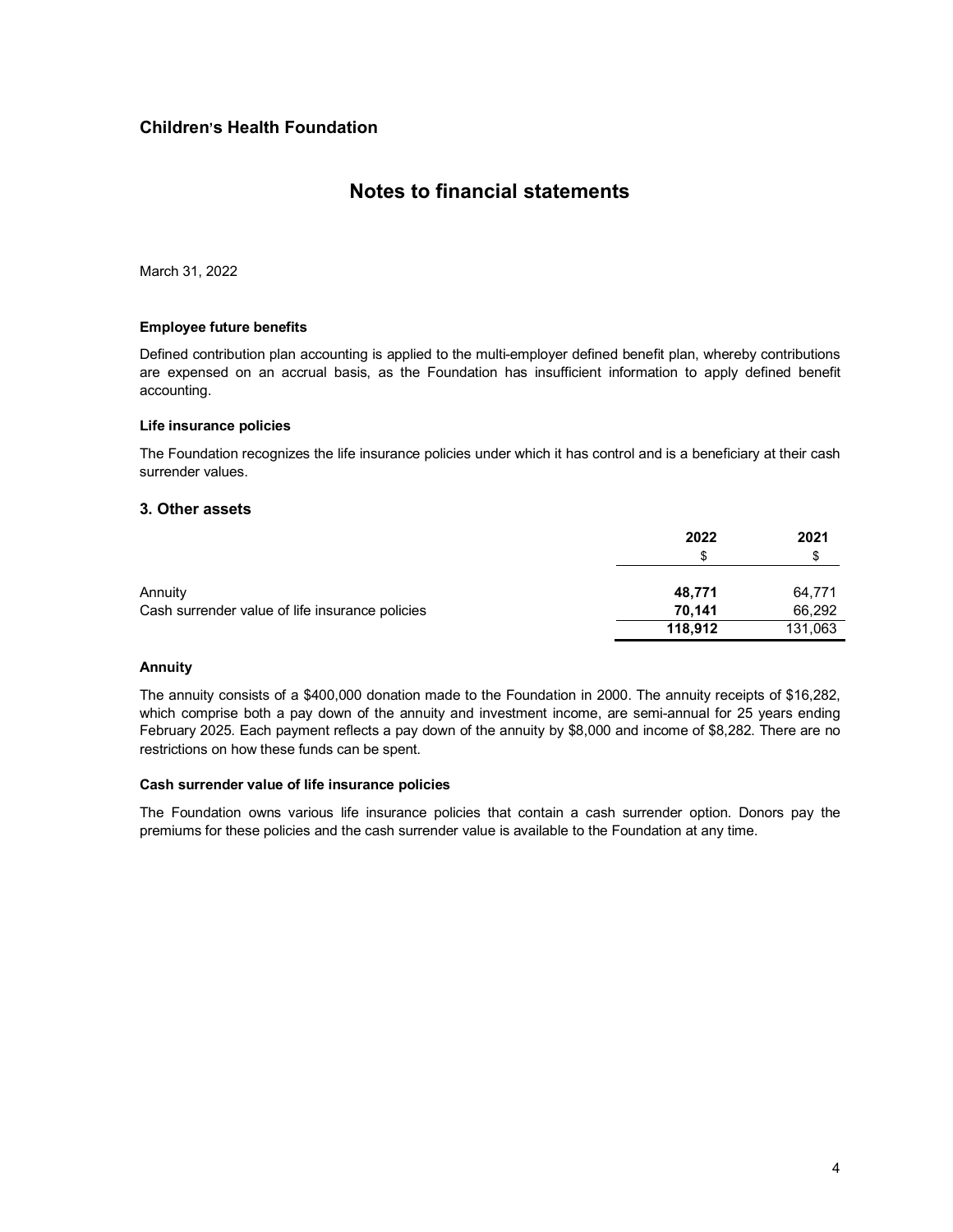### **Notes to financial statements**

March 31, 2022

### **4. Investments**

|                               |                   | 2022       |                   | 2021       |
|-------------------------------|-------------------|------------|-------------------|------------|
|                               | <b>Fair value</b> | Cost       | <b>Fair value</b> | Cost       |
|                               | \$                | \$         | \$                | \$         |
| <b>Short-term investments</b> |                   |            |                   |            |
| Money market/GIC              | 5,730,751         | 5,730,751  | 1,660,082         | 1,660,082  |
| Long-term investments         |                   |            |                   |            |
| Canadian equity               | 4,456,868         | 2,472,828  | 3,594,587         | 2,221,131  |
| United States equity          | 4,250,011         | 4,080,611  | 3.769.395         | 3.409.765  |
| International equity          | 2,757,191         | 3,077,997  | 2,862,139         | 2,920,712  |
| Canadian fixed income         | 5,236,067         | 5,717,289  | 6,569,418         | 6,712,613  |
| Alternative funds             | 3,502,841         | 3,531,607  | 3,514,840         | 3,476,627  |
| Money market                  | 1,657,047         | 1,657,047  | 654,266           | 654,266    |
|                               | 21,860,025        | 20,537,379 | 20,964,645        | 19,395,114 |

The endowment investment is held in a money market fund outside of the short-term investments. Money market investments earned 0.1% to 0.4% [2021 – 0.4% to 1.05%].

The investment policy for the pooled funds provides for an asset mix based on market value of 30.0% [+20.0%- 10%] fixed income, 50.0% [+/-15.0%] equity securities, and 15.0% [+10.0%/-15.0%] alternative funds and is rebalanced as directed by the Foundation's Investment Committee. Alternative funds are defined as investment vehicles or funds that have generally lower correlation to publicly traded equity and bond markets and are utilized to reduce volatility and risk.

During the year \$1,523,465 of investment distributions were reinvested.

### **5. Capital assets**

|                        |            | 2022                                     |                         | 2021                    |
|------------------------|------------|------------------------------------------|-------------------------|-------------------------|
|                        | Cost<br>\$ | <b>Accumulated</b><br>amortization<br>\$ | Net book<br>value<br>\$ | Net book<br>value<br>\$ |
| Office equipment       | 19,616     | 10,346                                   | 9,270                   | 13,522                  |
| Computer equipment     | 104,027    | 68,267                                   | 35,760                  | 49.919                  |
| Furniture and fixtures | 83,881     | 72,504                                   | 11,377                  | 12.165                  |
| Land                   | 640,000    |                                          | 640,000                 | 640.000                 |
| <b>Building</b>        | 1,097,888  | 116,214                                  | 981,674                 | 943,322                 |
|                        | 1,945,412  | 267.331                                  | 1,678,081               | 1,658,928               |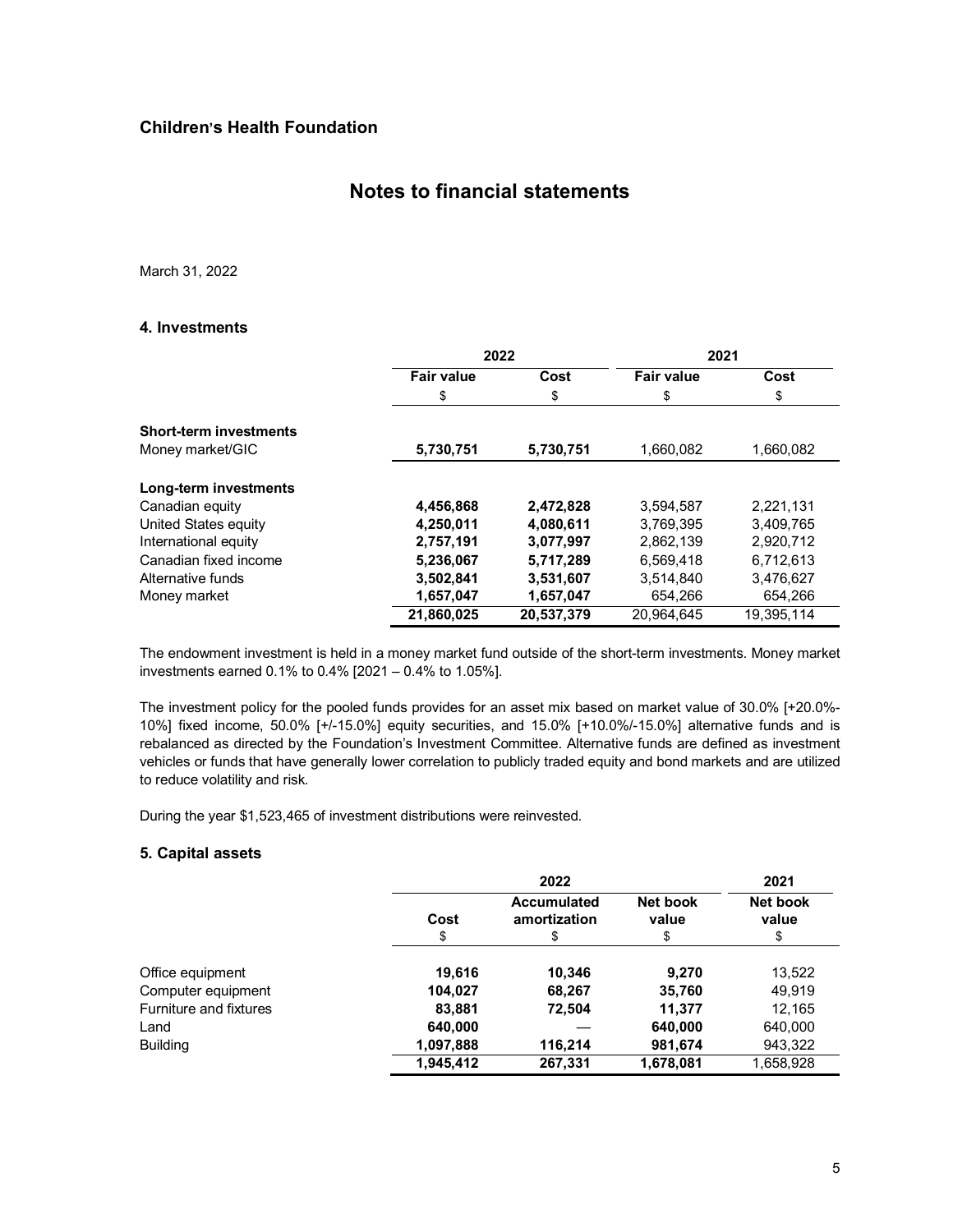### **Notes to financial statements**

March 31, 2022

### **6. Lottery joint venture activities**

In fiscal 2013, the Foundation entered into a joint venture agreement with London Health Sciences Foundation and St. Joseph's Health Care Foundation [the "Venturers"] relating to future Dream lotteries, whereby the Venturers have contractually shared power to determine the strategic operating, investing and financing activities of the joint venture. The Foundation has made an accounting policy choice to account for its one-third interest in the joint venture, which has a January 31 year-end, using the equity method. The Foundation will receive 33.33% of the net proceeds of each Dream Lottery and is liable for 33.33% of any loss should it occur.

The Foundation's one-third share of the joint venture's assets, liabilities, operations and cash flows as at and for the year ended January 31 are as follows:

|                                                                                           | 2022<br>S              | 2021<br>\$             |
|-------------------------------------------------------------------------------------------|------------------------|------------------------|
| Foundation's share of total assets<br>Foundation's share of total liabilities             | 928,086<br>928,086     | 1,893,085<br>1,893,085 |
| Foundation's share of net assets                                                          |                        |                        |
|                                                                                           | 2022                   | 2021<br>\$             |
| Foundation's share of current year revenue<br>Foundation's share of current year expenses | 4,362,952<br>2,407,236 | 4,177,996<br>2,319,756 |
| Foundation's share of excess of revenue over expenses                                     | 1,955,716              | 1.858.240              |

The Foundation's share of cash used in operating activities of the joint venture was \$996,273 [2021 – cash provided by operating activities of the joint venture was \$294,159].

### **7. Commitments**

### **Lease commitments**

The Foundation has operating lease commitments for equipment.

The total minimum lease payments due over the term of the leases are as follows:

|      | \$     |
|------|--------|
|      |        |
| 2023 | 13,948 |
| 2024 | 13,948 |
| 2025 | 6,828  |
| 2026 | 3,105  |
| 2027 | 1,553  |
|      | 39,382 |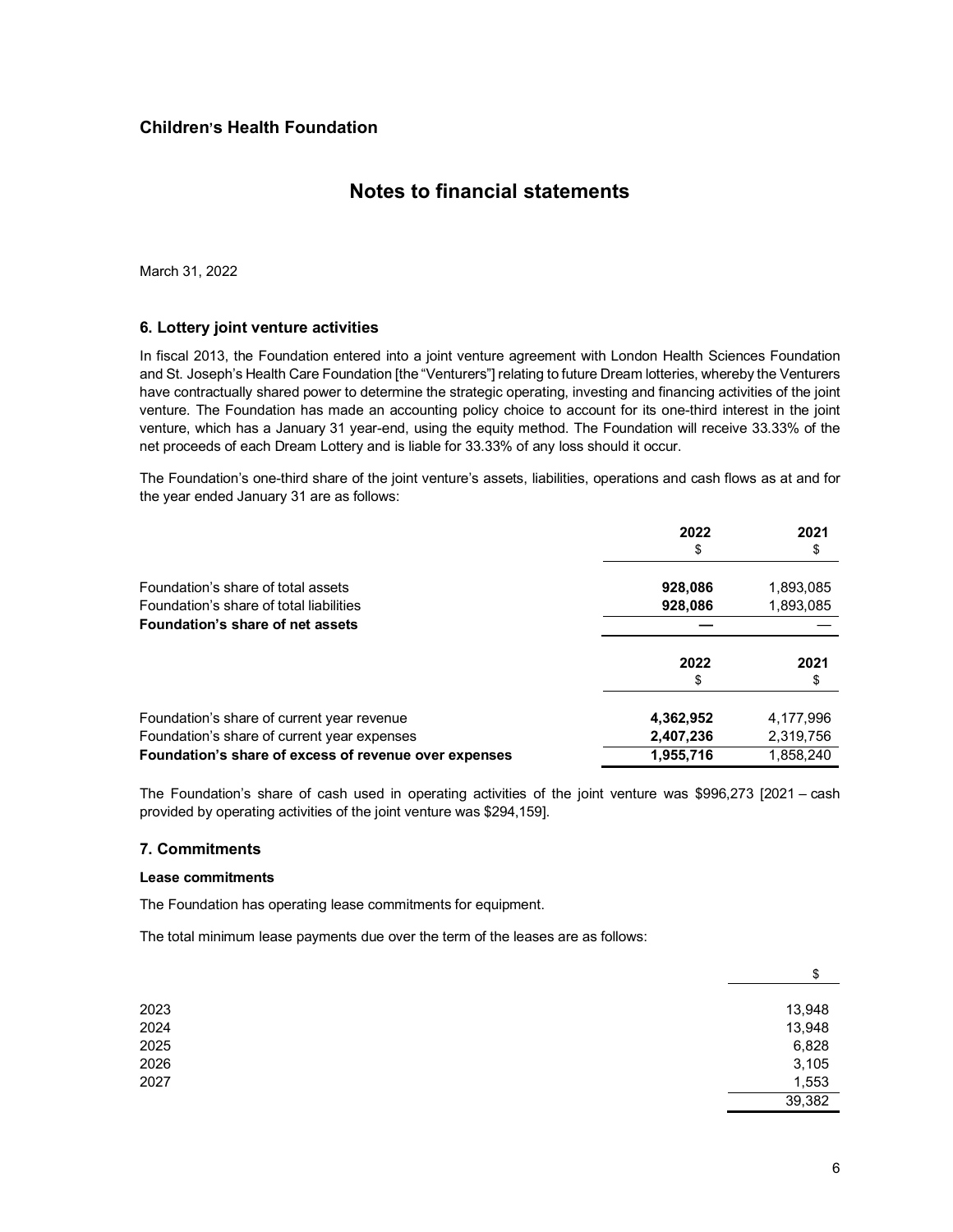### **Notes to financial statements**

March 31, 2022

### **8. Mortgage on 345 Westminster Ave**

|                                                                                                                                                                                                                                                                                                    | 2022    | 2021    |
|----------------------------------------------------------------------------------------------------------------------------------------------------------------------------------------------------------------------------------------------------------------------------------------------------|---------|---------|
|                                                                                                                                                                                                                                                                                                    | \$      | \$      |
| The Foundation has a mortgage on its premises. The initial loan was<br>\$900,000 payable over 9 years with blended monthly payments of \$9,512<br>bearing interest at 3% per annum. There is an open option after January<br>2022 to pay the mortgage in full at any time. Secured by the land and |         |         |
| building in note 5.                                                                                                                                                                                                                                                                                | 661,919 | 754.816 |
| Less current portion                                                                                                                                                                                                                                                                               | 95,705  | 92,897  |
|                                                                                                                                                                                                                                                                                                    | 566,214 | 661,919 |

Principal repayments on the mortgage in each of the next five years and thereafter are as follows:

|            | \$      |
|------------|---------|
| 2023       | 95,705  |
| 2024       | 98,598  |
| 2025       | 101,578 |
| 2026       | 104,648 |
| 2027       | 107,811 |
| Thereafter | 153,579 |
|            | 661,919 |

### **9. Pension plan**

Effective April 1, 2020, substantially all employees of the Foundation became members of the Healthcare of Ontario Pension Plan ["HOOPP"]. HOOPP is a multi-employer defined benefit pension plan.

The Foundation has a defined contribution employee pension plan for employees that did not transition to HOOPP.

The financial statements for the year ended December 31, 2021, for HOOPP disclosed net assets available for benefits of \$114,414,000 [2020 – \$103,983,000] with pension obligations of \$85,902,000 [2020 – \$79,852,000], resulting in a surplus of \$28,512,000 [2020 – \$24,131,000].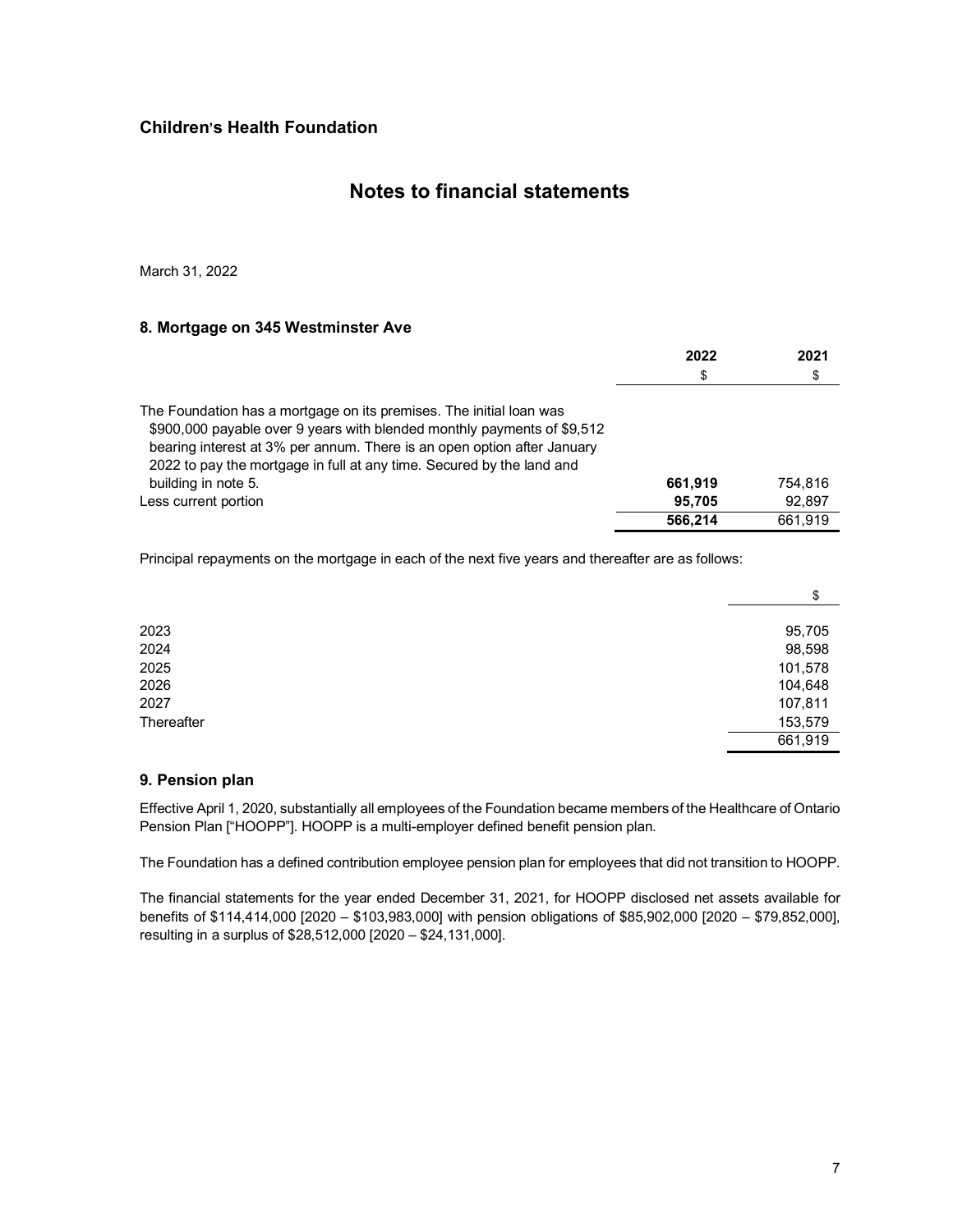### **Notes to financial statements**

March 31, 2022

### **10. Grant obligations**

The Board of Directors have approved the following grant obligations for fiscal 2022 – 2023. These obligations have not been reflected in the financial statements.

| Children's Hospital at LHSC programs               | 3,439,166 |
|----------------------------------------------------|-----------|
| Children's Hospital Patient Care Equipment at LHSC | 1.412.526 |
| Children's Health Research Institute Program       | 1,763,448 |
| Thames Valley Children's Centre                    | 1,183,629 |
|                                                    | 7,798,769 |

### **11. Government remittances payable**

As at March 31, 2022, the Foundation has outstanding government remittances payable, including amounts for payroll taxes and health taxes of \$37,881 [2021 – \$3,001]. This amount is included in accounts payable and accrued liabilities. None of these remittances are in arrears.

### **12. Financial instruments and risk management**

### **Credit risk**

Credit risk is the risk of potential loss to the Foundation if a counterparty to the financial instrument fails to meet its contractual obligation. The Foundation does not have any significant exposure to credit risk.

#### **Market risk**

Market risk is the risk that the value of an investment will decrease due to changes in market factors.

The Foundation has an investment policy that restricts the types and amounts of eligible investments. The policy permits investments in fixed income investments and equity securities included in select market indices. Equity and fixed income securities are held within pooled funds. Risk and volatility of investment returns are mitigated through diversification of investments in different countries, business sectors and corporation sizes.

The Foundation is liable, as explained in note 6, for 33.33% of any loss that occurs under the Dream Lottery Agreement. Based on the historical performance of this campaign, the Foundation feels that there is not a significant risk. However, the Foundation does have sufficient liquid assets to cover any shortfall if it occurs.

### **Currency risk**

Foreign currency risk is the risk that the fair value of future cash flows from the Foundation's financial instruments will fluctuate because of changes in foreign exchange rates.